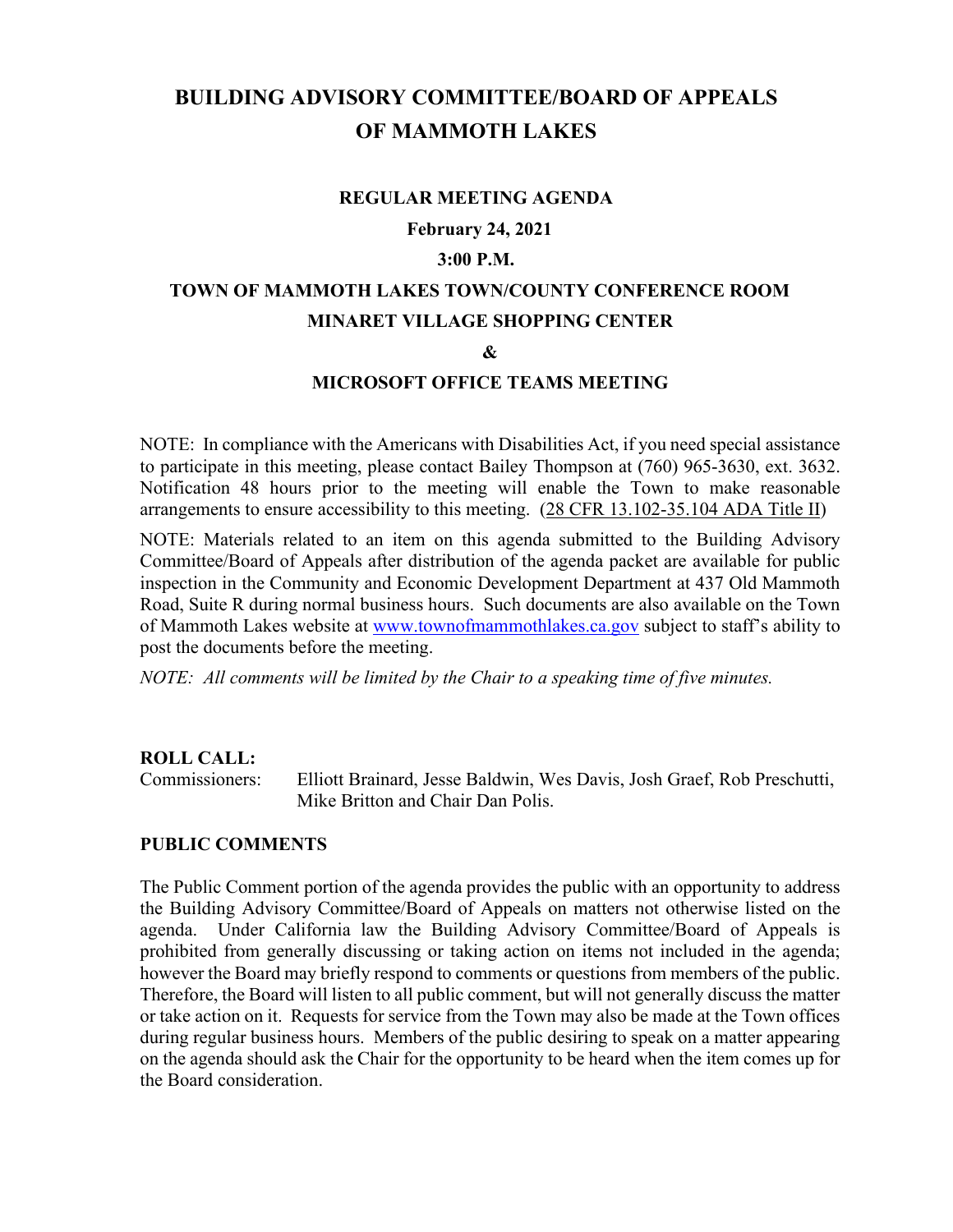## **BUSINESS MATTERS**

| 15 minutes | 1. | Submittal requirements for permanently installed back-up generators and<br>related equipment.<br><b>Committee Contact: Elliott Brainard</b><br>Staff contact: Tom Perry, Building Official, (760) 965-3635. |
|------------|----|-------------------------------------------------------------------------------------------------------------------------------------------------------------------------------------------------------------|
| 15 minutes |    | 2. Permit extension policy for applications and issued permits.<br><b>Committee Contact: Elliott Brainard</b><br>Staff contact: Tom Perry, Building Official, (760) 965-3635.                               |
| 15 minutes |    | 3. Clarification on permit processing time from the Town and IW.<br><b>Committee Contact: Elliott Brainard</b><br>Staff contact: Tom Perry, Building Official, (760) 965-3635.                              |
| 15 minutes |    | 4. A) Use of MEP Engineers<br>B) Clarify requirements in Title24 and CalGreen<br><b>Committee Contact: Elliott Brainard</b><br>Staff contact: Tom Perry, Building Official, (760) 965-3635.                 |
| 15 minutes |    | 5. Selection of chairperson and vice-chairperson.<br>Staff contact: Bailey Thompson, Permit Technician, (760) 965-3632                                                                                      |

## **CONSENT AGENDA**

1. Accept minutes of February 26, 2020 meeting.

## **COMMITTEE MEMBERS REPORT**

Informational reports from Committee members regarding outside committees, commissions, and organizations; general reports on Committee members activities.